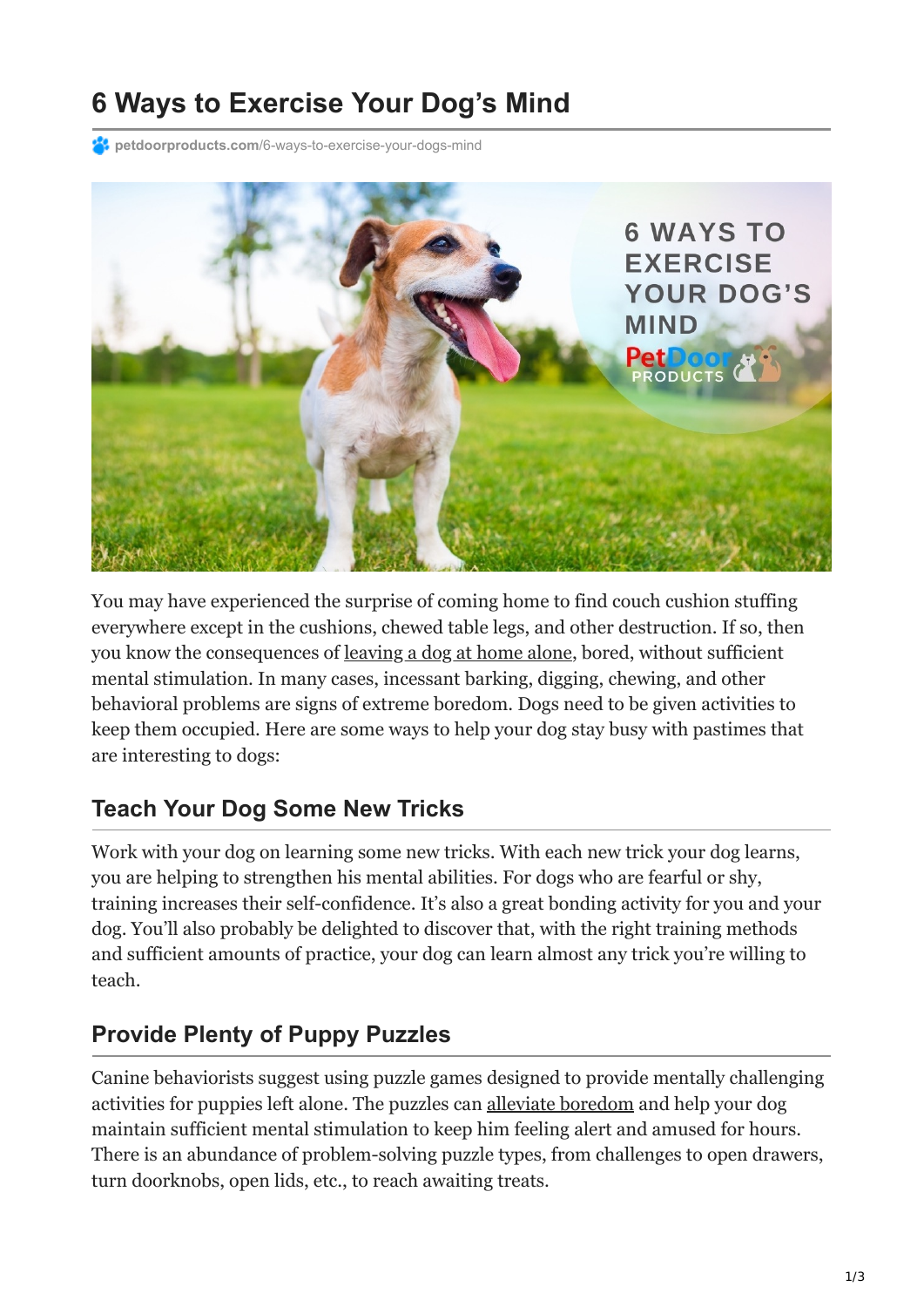## **Install a Doggie Door**

There are few changes you can make in your dog's life than liberating him from a life of waiting for someone to heed his appeals to come in or go outside. Providing your dog with his very own [access to come inside and go outside freely](https://petdoorproducts.com/), means a life of no longer being constantly stuck either inside or outside his home. It's a life-changing gift for you too. You'll be [freeing yourself](https://petdoorproducts.com/how-it-works/) from the relentless task of opening and closing the door and having to make your dog wait at the door while you rush to complete some task.

#### **Create Your Own Obstacle Course for Your Puppy**

An excellent exercise for your dog's mental and physical health is also a fun trust-building activity for your dog and you. Just round up whatever you can find from your garage or house, and arrange some play obstacles of blankets, chairs, wide boards, old pillows, footstools, etc. With just a little verbal encouragement and a tiny treat placed a few obstacles away, your dog will quickly master the course. Add new obstacles, or replace some with new ones, as your dog becomes more familiar with the game.

#### **Take Your Dog Along With You When Possible**

Many dogs love to ride in the car, and all dogs love to be with their owners at all times. Wherever you are, that is where your dog's deepest senses of happiness, companionship, excitement, and security are. So, as often as possible, let your dog ride along with you when you're running a few errands, going to the carwash, etc. If you have a workplace that allows bringing your dog, maybe even give him or her a chance to fit in there. Why not make the most of having your dog as a great companion?

### **Adopt a Companion for Your Dog**

Of course, the ultimate measure of effort to help your dog live his best life is to enrich it with a companion of his own species. The most meaningful change you can make for your dog is to make it possible for him to bond with another dog. Dogs are highly social, and their nature is to form very strong bonds with their owners and fellow canines. So, naturally, there is no substitute for the opportunity to be in the company of another dog.

#### **Pet Door Products**

We provide state-of-the-art <u>[dog doors for sliding glass doors](https://petdoorproducts.com/how-it-works/)</u> (and cat doors). Our unique [pet door sliding glass door](https://petdoorproducts.com/shop/) designs fit directly into your home's sliding glass door. These amazing dog doors for sliding glass doors look like part of your home's construction. [Doggie door installation](https://petdoorproducts.com/wp-content/uploads/2017/11/Measurement-Instructions-for-Pet-Door) [is easy with the most basic](https://petdoorproducts.com/professional-pet-door-installer-in-utah/) [DI](https://petdoorproducts.com/do-it-yourself/)[Y skills. Or, have professional dog](https://petdoorproducts.com/professional-pet-door-installer-in-utah/) door installation. We offer an outstanding discount over our sale price on our doggy doors.

For more information about a premium pet door for your dog, [contact Pet Door Products](https://petdoorproducts.com/contact-us/) at [\(801\) 973-8000,](tel:+18019738000) or [browse our product selections online](https://petdoorproducts.com/shop/).